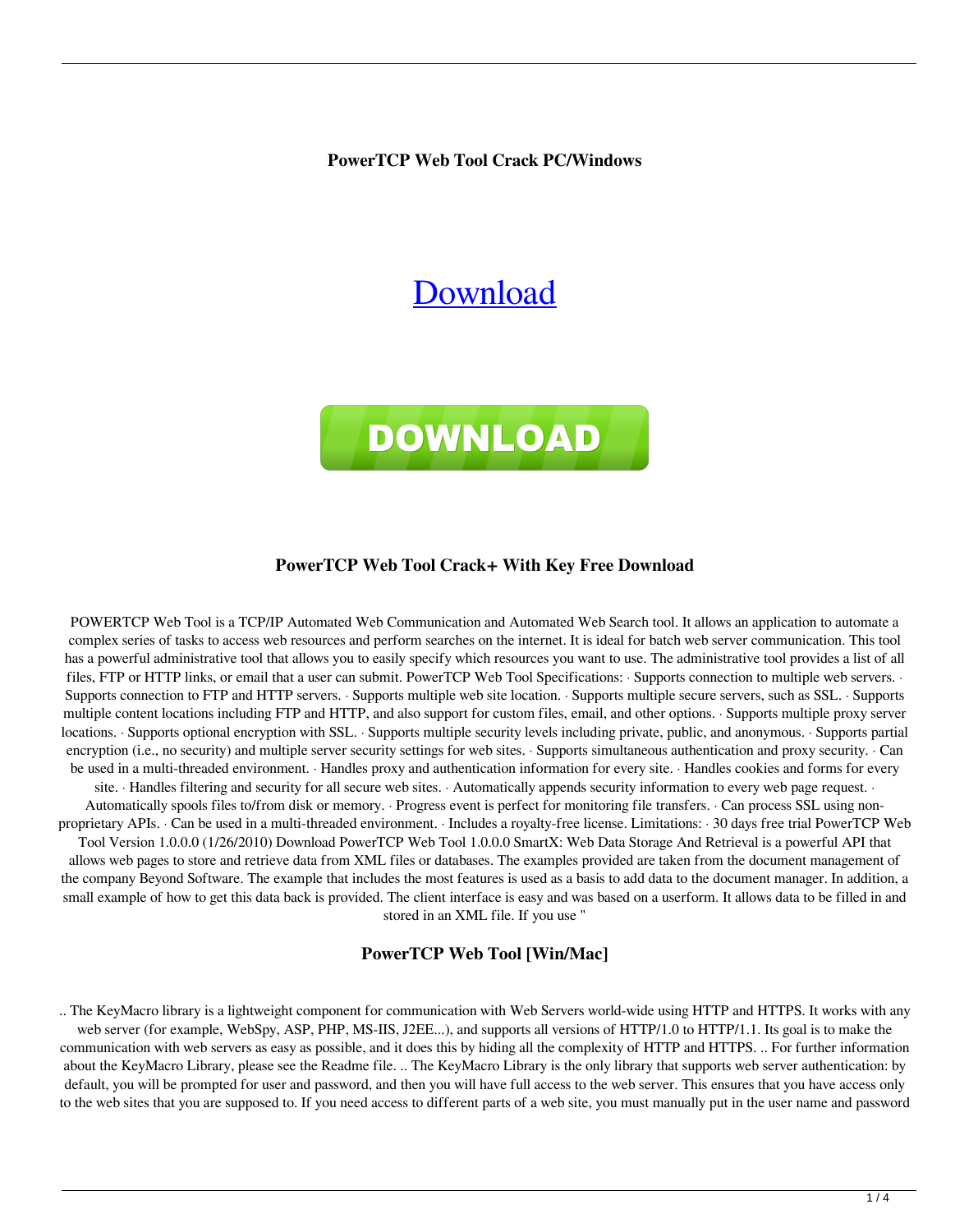for that. .. This component is a fast and secure solution to communication with web servers. It can be used for automating WebForms, automated searches and file transfers. .. The KeyMacro Library is 100%.NET compatible, and requires no installation. Simply copy the.dll file into your application's bin folder. .. KeyMacro supports multiple threads and can be easily used in a multi-threaded application. Its events can be used to modify/read/write cookies, pages, files, folders, XML data and so on. .. KeyMacro supports: + SSL certificates. + SNI (Server Name Indication). + Custom cookies. + Form submission. + Retrieve web pages. + Proxies and IP address restrictions. + File and folder uploads. + Cache bypass. + Perform a POST request. + URI parsing. + File cracking. + HTTP authentication. + Control Security Attributes of HTTP. + Pass KeyMacro data directly to/from web servers. + Send keystrokes, mouse clicks, and instant keys on site tree to/from web servers. + Store data locally. + Read the response status code of the Web server. + Retrieve the response headers of the Web server. + Pass generated XML to a web server. + Automate file uploads to/from web servers. + Write files to/from web servers. + Do HTTP GET requests, POST requests, 77a5ca646e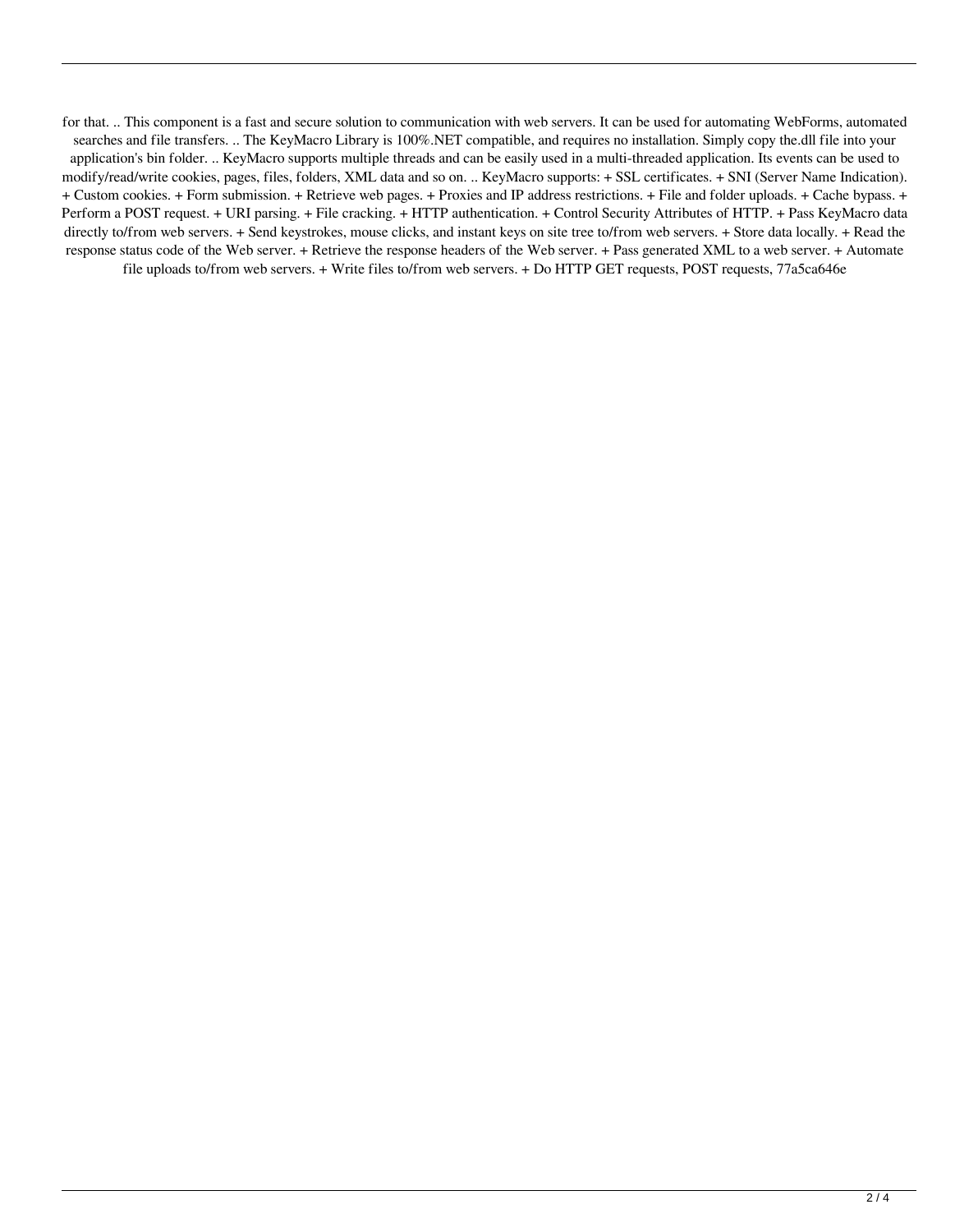#### **PowerTCP Web Tool Crack+ Download For Windows**

PowerTCP Web Tool allows you to automate various types of web site submissions. A web form can be filled in and submitted using any combination of your own keywords, automatic address fields, and custom cookies. The response to the web form can be saved to a file, sent to a web server, or sent to a group of computers. A perfect candidate for a document server, the web server form supports regular and active download features for any form submission. An archive option allows you to save the web page and all its components including the form to disk for later retrieval and parsing. PowerTCP Web Tool allows you to quickly automate the submission of a web form without writing a single line of code. Examples can be viewed at Downloading and installation instructions: On the SYSVOL drive on a 64-bit Windows 2000 or 2003 Server, create a new folder named Microsoft\Web Tools. Place a copy of the setup.exe file in the new folder, rename it to WebTool.msi, then double-click it. Follow the instructions in the Install Wizard to install the web tool. The SYSVOL drive is located at the path \SYSVOL\SYSVOL in Windows. On a 32-bit Windows operating system, you must create a folder named Windows\SysWOW64\WebTools on a volume other than C:. Place a copy of the setup.exe file in the WebTools folder, rename it to WebTool.msi, then double-click it. Follow the instructions in the Install Wizard to install the web tool. You can use the WebTool.msi to install the web tool on a 32-bit Windows 2000, Windows NT 4.0, Windows NT 4.0 with SP1, Windows 98, or Windows 98 Second Edition. However, the web tool will not work on a 32-bit Windows 95, Windows 95 Second Edition, or Windows Millennium Edition. Prerequisites: To run the web tool, you must install the following software in the same folder as the setup.exe file (WebTool.msi): - For 32-bit Windows: Microsoft.NET Framework (version 1.1) - For 64-bit Windows: Microsoft.NET Framework (version 2.0) Once installed, you can download a trial version of the web tool software at

### **What's New In?**

Most web applications require a client application program to communicate with the Web Server. Now, developers can automate this process and completely hide it from the user. With "PowerTCP Web Tool", one can place Web Form controls and controls from other applications in a web page. Once the page is submitted, a user will not even know that the request was submitted. For security, it is possible to automatically submit web forms, retrieve web pages and send and retrieve files with "PowerTCP Web Tool". "PowerTCP Web Tool" is a.NET component that runs on Windows and is completely invisible to the user. Every function of a web page is wrapped into a.NET component. Once the component is submitted to the web server, the user will not even notice. The web server accepts the.NET component and processes it like any other incoming web request. All the actions that would have normally been done by a user can be performed by the application program. Users of ASP.NET can also use "PowerTCP Web Tool". When it is run, the web server will not see any difference between a standard web server and a web server that uses "PowerTCP Web Tool". ...Download "PowerTCP Web Tool". How to Uninstall "PowerTCP Web Tool": If you are not using "PowerTCP Web Tool", uninstall it by opening the.EXE file in the "Program Files" folder and remove the file "PowerTCPWebTool.dll". If you are using "PowerTCP Web Tool", uninstall it by opening the.EXE file in the "Program Files" folder and remove the file "PowerTCPWebTool.dll". If you are not using "PowerTCP Web Tool", uninstall it by opening the.EXE file in the "Program Files" folder and remove the file "PowerTCPWebTool.dll". If you are using "PowerTCP Web Tool", uninstall it by opening the.EXE file in the "Program Files" folder and remove the file "PowerTCPWebTool.dll". If you are not using "PowerTCP Web Tool", uninstall it by opening the.EXE file in the "Program Files" folder and remove the file "PowerTCPWebTool.dll". If you are using "PowerTCP Web Tool", uninstall it by opening the.EXE file in the "Program Files" folder and remove the file "PowerTCPWebTool.dll". Components: PowerTCPWebTool.exe The.NET component for communicating with a web server using HTTP and HTTPS. PowerTCPWebToolDemo.exe A complete sample application for communicating with a web server using HTTP and HTTPS. License: "PowerTCP Web Tool" and "PowerTCP Web